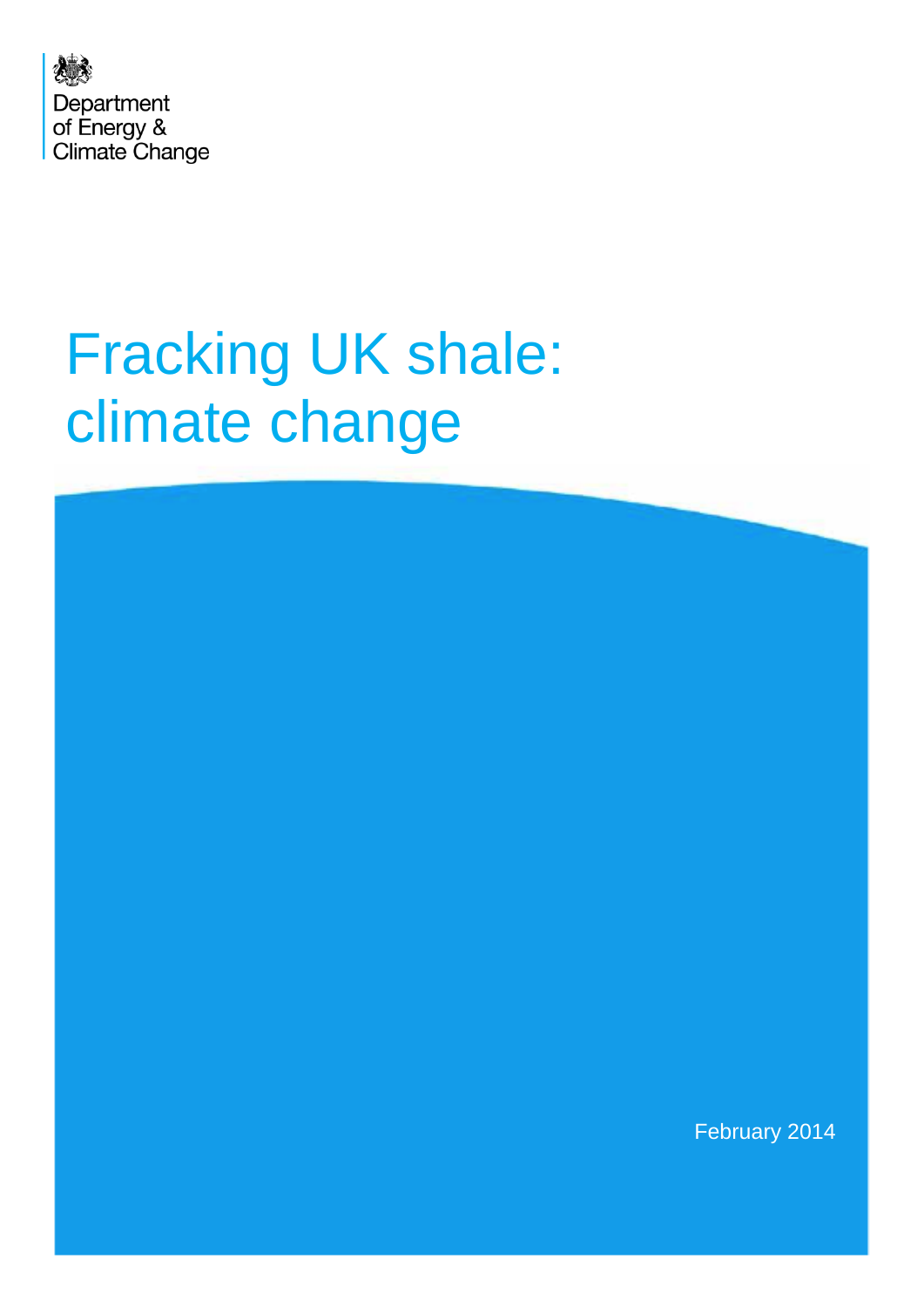# **Contents**

Hydraulic fracturing, known as fracking, is a technique used in the extraction of gas and oil from 'shale' rock formations by injecting water at high pressure. The UK is committed to cutting greenhouse gas emissions by 80% from 1990 levels by 2050. This guide explains the Government's view that we can extract shale gas and meet our carbon commitments. It draws on a recent study by DECC's Chief Scientist, Professor David MacKay, and Dr Tim Stone.

*"Our study indicates that shale gas, if properly regulated, is likely to have a greenhouse gas*  footprint no worse than the other fossil fuels that society currently depends on. To ensure that *shale gas exploitation doesn't increase cumulative greenhouse gas emissions it is crucial that society maintains efforts to drive down the costs of low- carbon technologies, including carbon capture and storage."*

The Government is actively considering recommendations from the report.

#### <span id="page-1-0"></span>Managing emissions from shale gas

The process of extracting shale gas, which includes exploratory drilling, hydraulic fracturing, gas production and well abandonment phases, has the potential to release methane – a powerful greenhouse gas – into the atmosphere. These emissions could increase the carbon footprint of shale gas. In large quantities, it could lessen the climate benefits of using natural gas over oil or coal.

In most cases, there is no economic use for the gas at exploration stage and flaring (burning it off) is the best option to minimise the emissions. Flaring reduces the greenhouse gas emissions by about 80% compared to simply allowing it to escape into the atmosphere. In production operations, operators will normally capture as much of the methane as possible and export it by pipeline.

Existing regulatory controls require operators to minimise venting (though this is sometimes necessary for safety reasons) and to make use of gas wherever possible (either on the site or by exporting it) rather than flaring it.

Technologies that can help prevent greenhouse gas emissions from shale gas sites already exist. During exploratory drilling, operators can capture methane from the fracking fluid which flows back up the well with "green completions" equipment and techniques, and the methane can then be flared.

<span id="page-1-1"></span>For more details of these techniques and the regulations that will address air pollution from shale gas and oil, please see the "Local air quality" factsheet (https://www.gov.uk/government/publications/about-shale-gas-and-hydraulic-fracturing-fracking)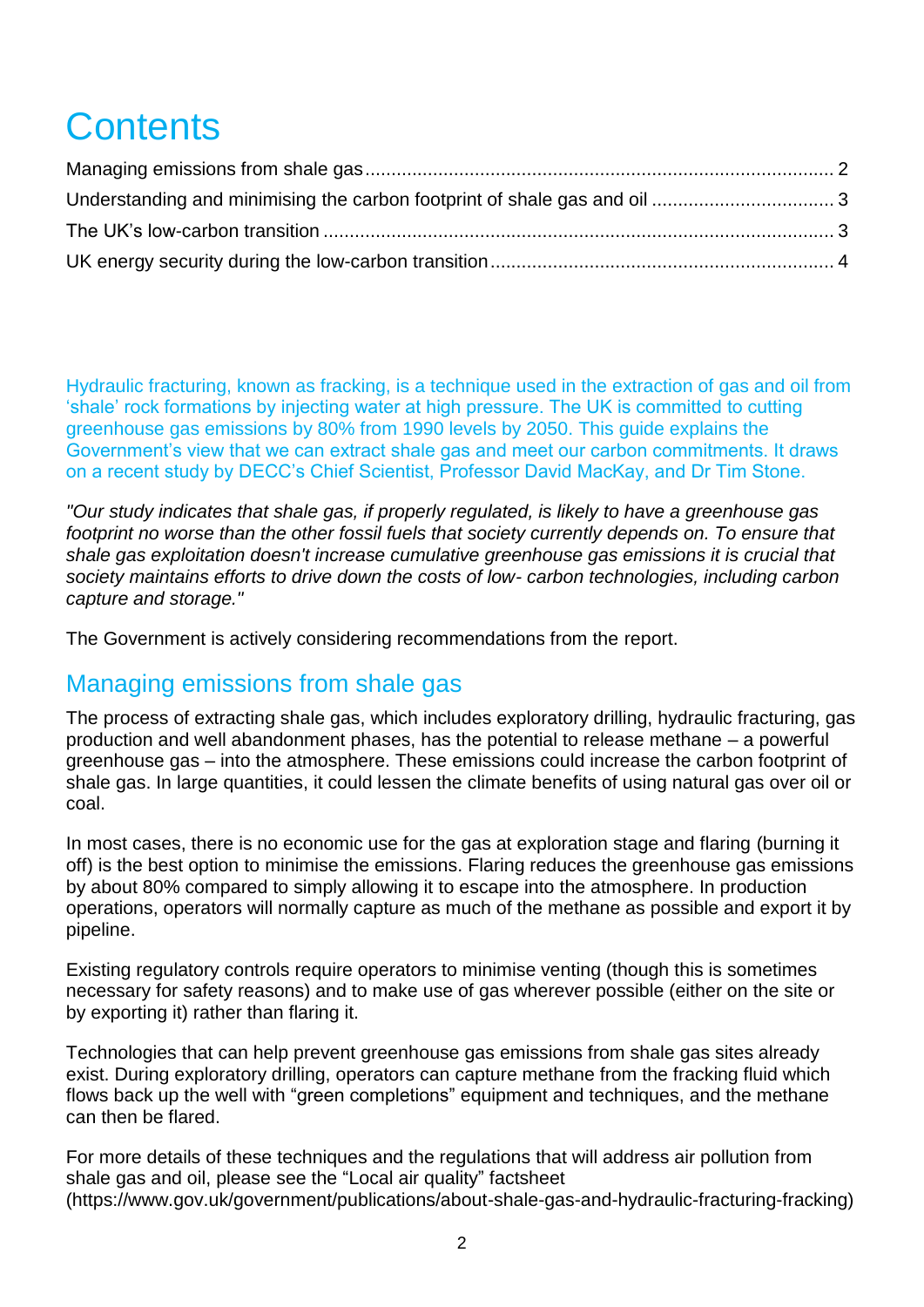# Understanding and minimising the carbon footprint of shale gas and oil

A recent study by DECC Chief Scientist David MacKay examined the carbon footprint and climate change implications for UK shale gas<sup>1</sup>. The study found that the carbon footprint for shale gas is significantly less than that for coal when used for electricity generation (423 – 535  $gCO2e/kWh_{(e)}$  versus 837 – 1130  $gCO2e/kWh_{(e)}$  – see figure below). The study also found that, if well regulated, local greenhouse gas emissions from shale gas operations should represent only a small part of the carbon footprint. Most carbon emissions will come from its final use as a fuel.

Local emissions will need to be offset by cuts elsewhere in the economy if they would increase national emissions beyond the level set under our carbon budgets.<sup>2</sup>



Figure: This comparison includes life-cycle emissions for electricity generation from various sources of gas, and coal. Emissions for shale gas depend on how much methane is released: these figures assume 90% would be captured and flared. Source: MacKay Stone 2013 report.

## <span id="page-2-0"></span>The UK's low-carbon transition

The UK is legally committed to cutting greenhouse gas emissions by at least 80% by 2050, and to meeting renewable energy targets by 2020. We will tackle climate change, maintain our energy security, minimise costs and maximise benefit to our economy. To do this, we must continue to develop low-carbon energy supplies.

Replacing coal or petroleum with natural gas can help us reduce greenhouse gas emissions in the near-to-mid-term. In the US, energy sector emissions are at the lowest levels since 1994, partly because of the substitution of natural gas for other fossil fuels.

<span id="page-2-1"></span><sup>&</sup>lt;sup>1</sup> https://www.gov.uk/government/publications/potential-greenhouse-gas-emissions-associated-with-shale-gasproduction-and-use

<sup>&</sup>lt;sup>2</sup> https://www.gov.uk/government/publications/gas-generation-strategy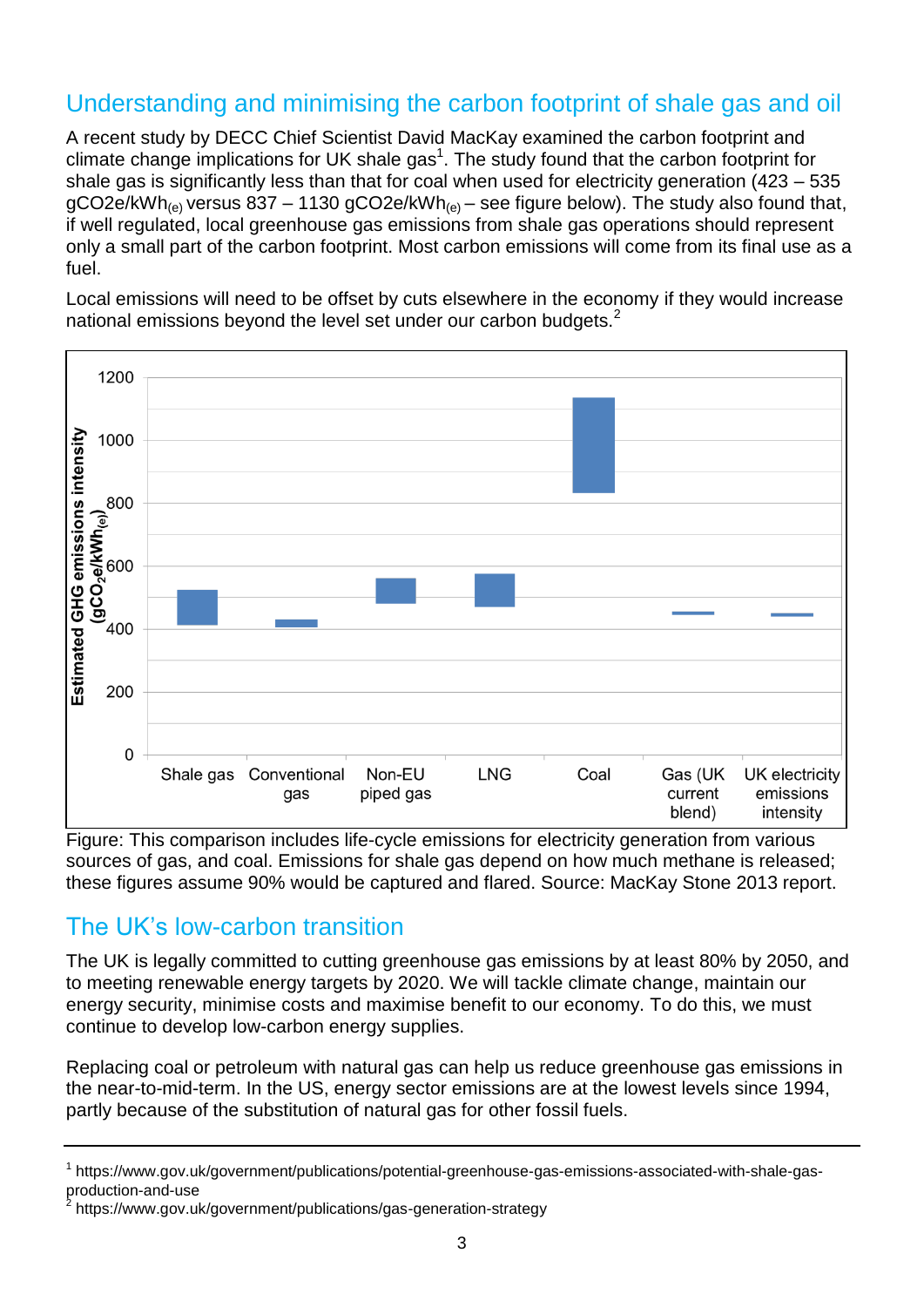## UK energy security during the low-carbon transition

A third of UK energy demand is met by gas. In 2012, around a quarter of the gas used in the UK was used to produce electricity, a fifth by industry, and around 40% to cook our food and heat our buildings. As we use less coal in the next 10-15 years for electricity generation, gas will help fill the gap alongside renewable and nuclear electricity, helping the UK reduce carbon emissions. We forecast that in 2030 the UK's gas consumption will be around the same level as it is today. We will continue to need gas for many years yet.

In 2003, we were a net exporter of gas. But North Sea production is declining and now we are a net importer. By 2025 we expect to be importing close to 70% of the gas we consume.

The UK has invested in facilities to make sure gas is easy to import. There have been no major interruptions to gas supplies in recent history, but we cannot be complacent. To secure our energy supply we must maximise UK production of fuels we need, including gas, increase generation from renewables and new nuclear and then use our energy more wisely.

It is in our interests for much of our future oil and gas to be produced in the UK, where we can be confident about environmental and safety standards. We have robust regulations to protect people and the environment, and ensure safe working.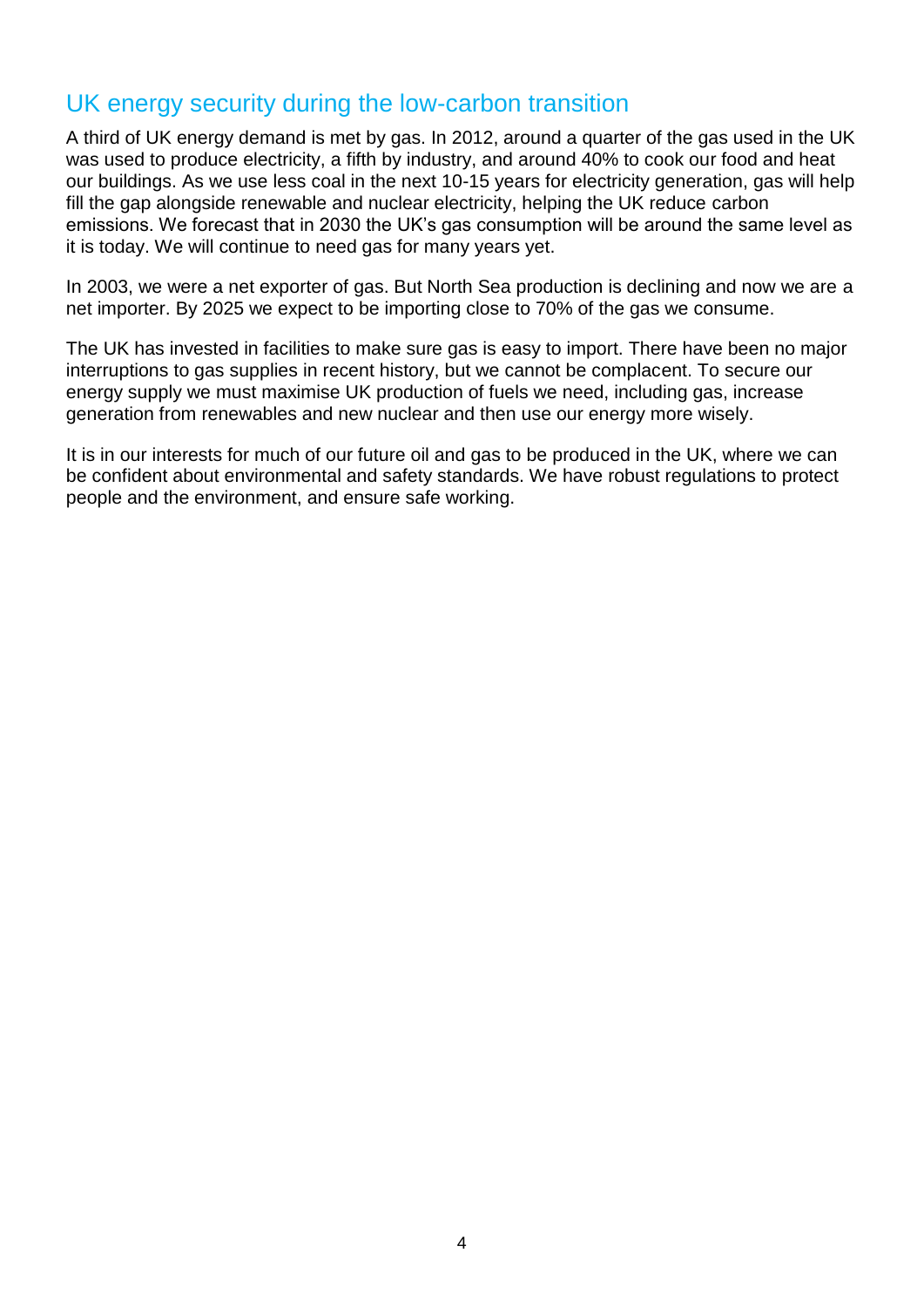# More information

A [recent study](https://www.gov.uk/government/publications/potential-greenhouse-gas-emissions-associated-with-shale-gas-production-and-use) by DECC's Chief Scientist looked at the potential greenhouse gas emissions from shale gas production and discusses its compatibility with global climate change targets.

The University of Texas recently [published research](http://www.pnas.org/content/early/2013/10/09/1304880110) into the extent of methane emissions from shale gas pre-production and production stages.

The Government has published a [Gas Generation Strategy](https://www.gov.uk/government/uploads/system/uploads/attachment_data/file/65654/7165-gas-generation-strategy.pdf) setting out why we believe gas will be important for UK energy security and as part of our low carbon transition.

The Environment Agency has published information on monitoring and control of fugitive methane from unconventional gas operations [http://www.environment](http://www.environment-agency.gov.uk/business/topics/134508.aspx)[agency.gov.uk/business/topics/134508.aspx](http://www.environment-agency.gov.uk/business/topics/134508.aspx)

The Department of Energy and Climate Change, Environment Agency (England), Scottish Environment Protection Agency and Health and Safety Executive have worked with the UK Onshore Operators Group to agree best practices for onshore shale gas wells. The [UK [Onshore Operators Group's UK Onshore Shale Gas Well Guidelines](http://www.ukoog.org.uk/elements/pdfs/ShaleGasWellGuidelines.pdf) provide a description of the Hydraulic Fracturing Programme (HFP).

The [British Geological Survey](http://www.bgs.ac.uk/research/groundwater/shaleGas/home.html) has information on shale gas and groundwater on its website, including information on the national methane baseline study.

The [Scottish Environment Protection Agency](http://www.sepa.org.uk/customer_information/energy_industry/unconventional_gas.aspx) has more information on environmental regulation in Scotland.

[Natural Resources Wales](http://naturalresourceswales.gov.uk/?lang=en) has more information on environmental regulation in Wales.